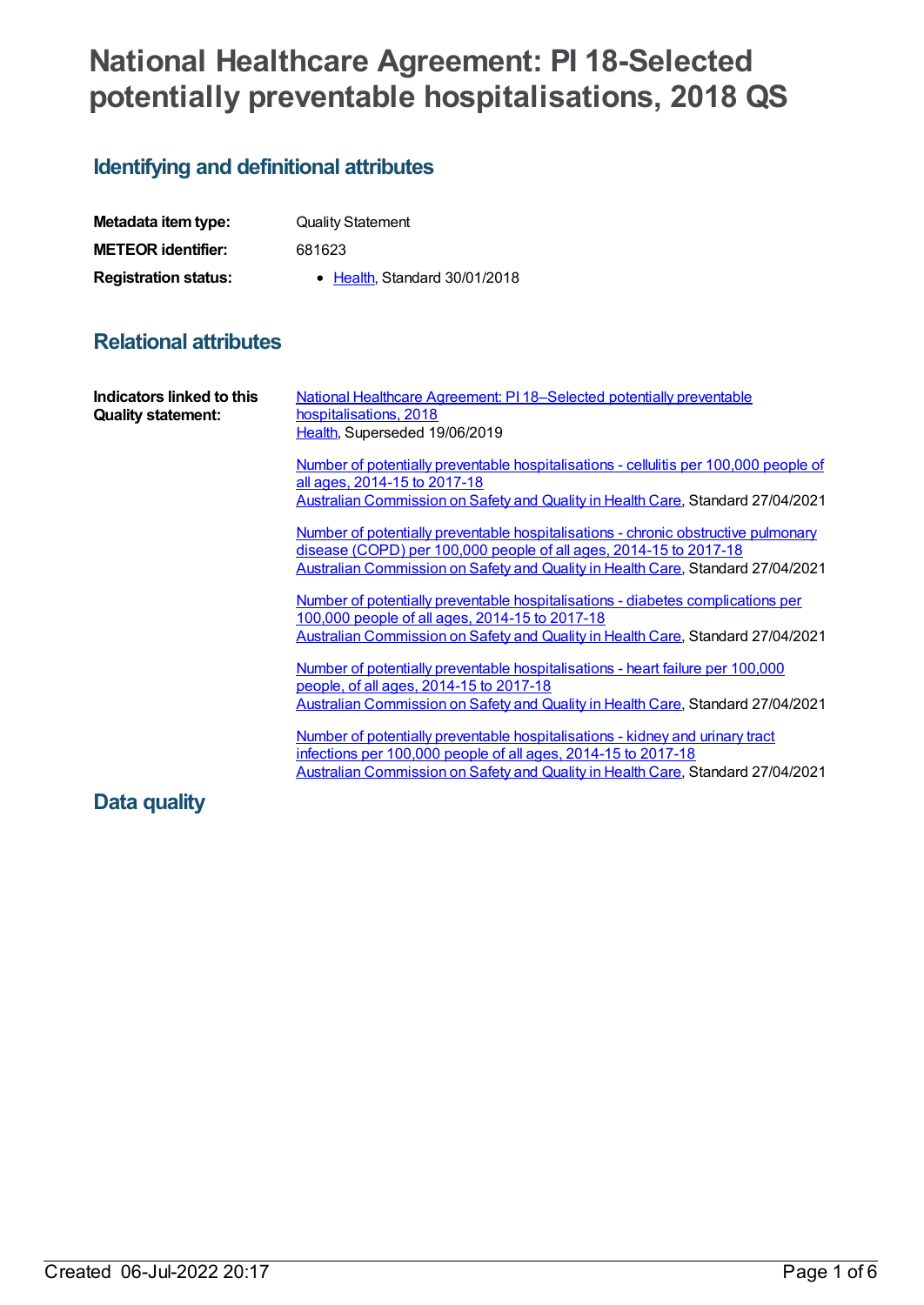- The National Hospital Morbidity Database (NHMD) is a comprehensive data set that has records for all separations of admitted patients from essentially all public and private hospitals in Australia.
- Separations are reported by the jurisdiction of usual residence of the patient, not the jurisdiction of hospitalisation.
- The specification for this performance indicator was revised for the 2015 reporting period. The Australian Institute of Health and Welfare (AIHW) recalculated this indicator for the period 2007–08 to 2012–13 using the new specification. Therefore, the data are not comparable to data calculated in previous reporting periods. Data provided for this 2018 reporting period use the new specification and are comparable to data provided in the 2015, 2016 and 2017 reporting periods.
- Caution should be used in comparing data across reporting periods due to changes in the International Statistical Classification of Diseases and Related Health Problems, Tenth Revision, Australian Modification (ICD-10- AM) between the 5th edition (used in 2007–08), the 6th edition (used in 2008–09 and 2009–10), the 7th edition (used in 2010–11, 2011–12 and 2012–13), the 8th edition (used in 2013–14 and 2014–15) and the 9th edition (used in 2015–16).

- changes to the Australian Coding Standard (ACS) for diabetes, which resulted in fluctuations in the reporting of diagnoses for diabetes (chronic category affected).

- changes to the ACS for *Viral hepatitis* (ACS 0104), implemented in the 8th edition of ICD-10-AM affect the comparability over time in the reporting of the vaccine-preventable category of potentially preventable hospitalisations (PPHs), which includes counts for additional diagnoses of *Hepatits B*.

- changes to the ACS for rehbilitation (ACS 2104), implemented in the 9th edition of ICD-10-AM affect the comparability over time in the reporting of PPHs for some acute and chronic conditions, as rehabilitation care separations may be included as PPHs from 2015– 16, which were not previously included

- these changes should also be taken into consideration in interpretation of these data against the National Healthcare Agreement performance benchmark for PPHs.

- In addition, interpretation of the related performance benchmark over time is problematic because the benchmark is specified as a proportion of separations rather than a population rate, and admission practices vary across jurisdictions and over time.
- The hospital separations data do not include episodes of non-admitted patient care provided in outpatient clinics or emergency departments.
- Variations in admission practices and policies lead to variation among providers in the number of admissions for some conditions.
- Remoteness data for 2011–12 and previous years are not directly comparable to remoteness data for 2012–13 and subsequent years.
- Socio-Economic Indexes for Areas (SEIFA) data for 2010–11 and previous years are not directly comparable with SEIFA data for 2011–12, and SEIFA data for 2011–12 and previous years are not directly comparable with SEIFA data for 2012–13 and subsequent years.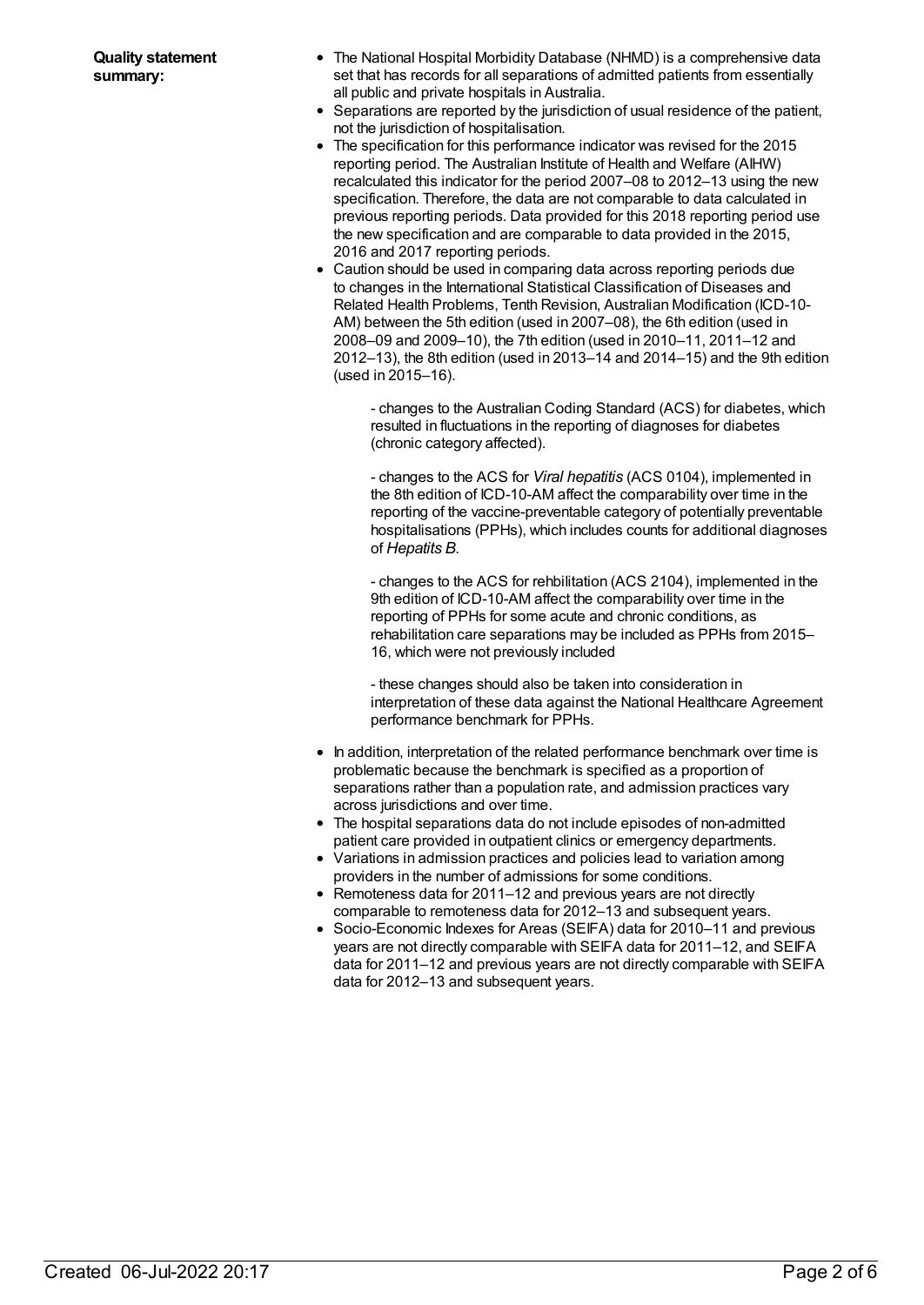|  | Institutional environment: The Australian Institute of Health and Welfare (AIHW) has calculated this indicator. |
|--|-----------------------------------------------------------------------------------------------------------------|
|--|-----------------------------------------------------------------------------------------------------------------|

The AIHW is a major national agency set up by the Australian Government under the *[Australian](https://www.legislation.gov.au/Series/C2004A03450) Institute of Health and Welfare Act 1987* to provide reliable, regular and relevant information and statistics on Australia's health and welfare. It is an independent corporate Commonwealth entity governed by a management board, and accountable to the Australian Parliament through the Health portfolio.

The AIHW aims to improve the health and wellbeing of Australians through better health and welfare information and statistics. It collects and reports information on a wide range of topics and issues, ranging from health and welfare expenditure, hospitals, disease and injury, and mental health, to ageing, homelessness, disability and child protection.

The Institute also plays a role in developing and maintaining national metadata standards. This work contributes to improving the quality and consistency of national health and welfare statistics. The Institute works closely with governments and non-government organisations to achieve greater adherence to these standards in administrative data collections to promote national consistency and comparability of data and reporting.

One of the main functions of the AIHW is to work with the states and territories to improve the quality of administrative data and, where possible, to compile national datasets based on data from each jurisdiction, to analyse these datasets and disseminate information and statistics.

The *[Australian](https://www.legislation.gov.au/Series/C2004A03450) Institute of Health and Welfare Act 1987*, in conjunction with compliance to the *[Privacy](https://www.legislation.gov.au/Series/C2004A03712) Act 1988* (Commonwealth), ensures that the data collections managed by the AIHW are kept securely and under the strictest conditions with respect to privacy and confidentiality.

For further information see the AIHW website [www.aihw.gov.au](http://www.aihw.gov.au/).

Data for the NHMD were supplied to the AIHW by state and territory health authorities under the terms of the National Health Information Agreement (see the following links):

#### [/content/index.phtml/itemId/182135](file:///content/182135)

The state and territory health authorities received these data from public and private hospitals. States and territories use these data for service planning, monitoring and internal and public reporting. Hospitals may be required to provide data to states and territories through a variety of administrative arrangements, contractual requirements or legislation.

**Timeliness:** The reference period for this data set is 2015–16.

- **Accessibility:** The AIHW provides a variety of products that draw upon the NHMD. Published products available on the AIHW website are:
	- *Australian hospital statistics* with associated Excel tables
	- interactive data cubes for Admitted patient care (for Principal diagnoses, Procedures and Diagnosis Related Groups).

These products may be accessed on the AIHW website at: <http://www.aihw.gov.au/hospitals/>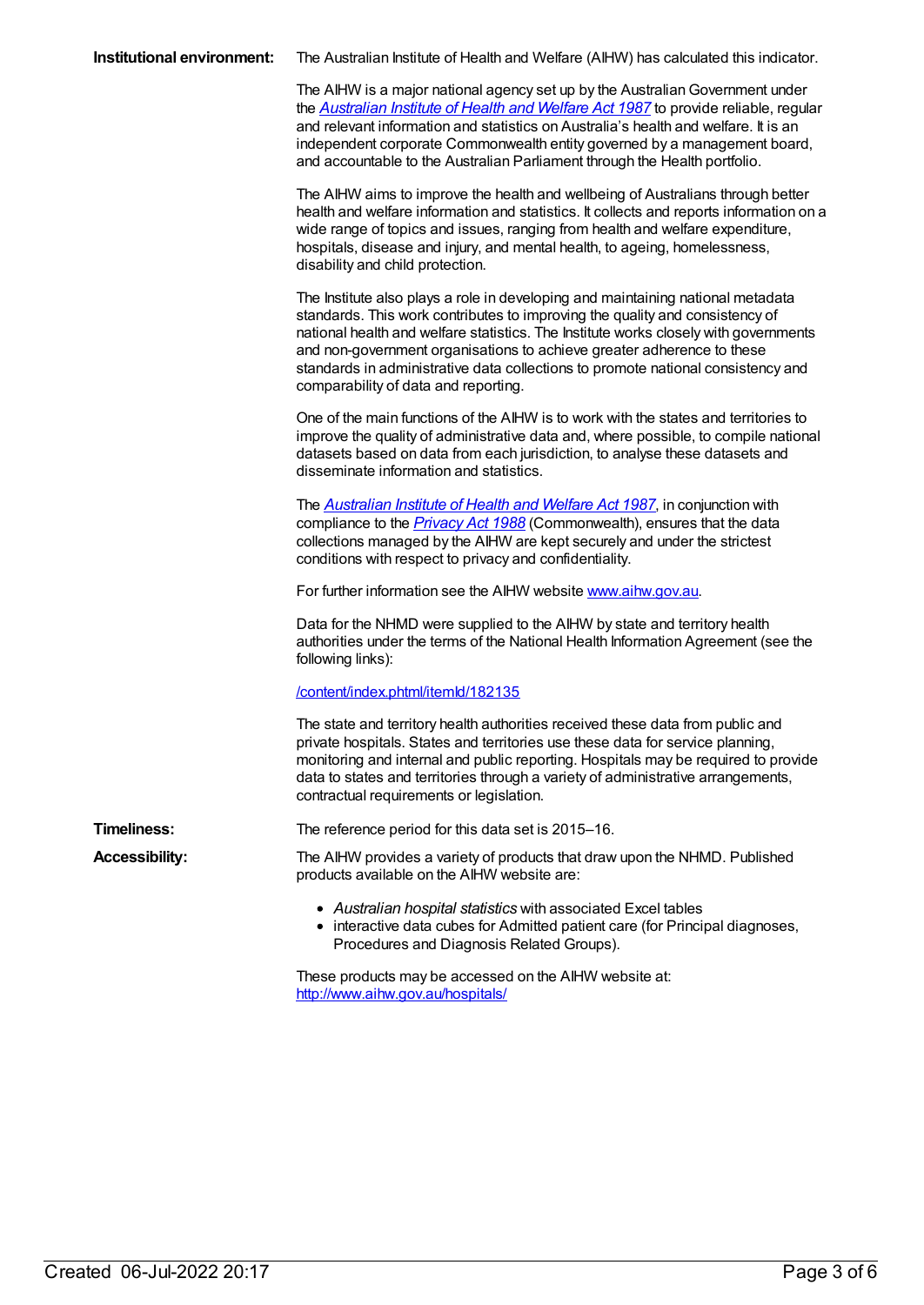| Interpretability: | Supporting information on the quality and use of the NHMD are published annually<br>in Admitted patient care: Australian hospital statistics (technical appendixes),<br>available in hard copy or on the AIHW website. Readers are advised to note caveat<br>information to ensure appropriate interpretation of the performance indicator.<br>Supporting information includes discussion of coverage, completeness of coding,<br>the quality of Indigenous data, and variation in service delivery that might affect<br>interpretation of the published data. Metadata information for the NMDS for<br>Admitted patient care is published in the AIHW's online metadata repository,<br>METeOR, and the National health data dictionary.<br>The National health data dictionary can be accessed online at:<br>/content/index.phtml/itemld/268110<br>The data quality statement for the NHMD can be accessed on the AIHW website at:<br>/content/index.phtml/itemld/638202 |
|-------------------|---------------------------------------------------------------------------------------------------------------------------------------------------------------------------------------------------------------------------------------------------------------------------------------------------------------------------------------------------------------------------------------------------------------------------------------------------------------------------------------------------------------------------------------------------------------------------------------------------------------------------------------------------------------------------------------------------------------------------------------------------------------------------------------------------------------------------------------------------------------------------------------------------------------------------------------------------------------------------|
| <b>Relevance:</b> | The purpose of the NMDS for Admitted patient care is to collect information about<br>care provided to admitted patients in Australian hospitals. The scope of the NMDS<br>is episodes of care for admitted patients in essentially all hospitals in Australia,<br>including public and private acute and psychiatric hospitals, free-standing day<br>hospital facilities, alcohol and drug treatment hospitals and dental hospitals.<br>Hospitals operated by the Australian Defence Force, corrections authorities and in<br>Australia's off-shore territories are not included. Hospitals specialising in dental,<br>ophthalmic aids and other specialised acute medical or surgical care are included.<br>The hospital separations data do not include episodes of non-admitted patient care<br>provided in outpatient clinics or emergency departments.                                                                                                               |
|                   | The analyses by state and territory, remoteness and socioeconomic status are<br>based on the Statistical Area Level 2 (SA2) of usual residence of the patient, not<br>the location of the hospital. Hence rates represent the number separations for<br>patients living in each state/territory, remoteness area or SEIFA population group<br>(regardless of the jurisdiction of the hospital they were admitted to) divided by the<br>total number of people living in that remoteness area or SEIFA group in the<br>state/territory.                                                                                                                                                                                                                                                                                                                                                                                                                                    |
|                   | The SEIFA categories for socioeconomic status represent approximately the same<br>proportion of the national population, but do not necessarily represent that<br>proportion of the population in each state or territory (each SEIFA decile or quintile<br>represents 10% and 20% respectively of the national population). The SEIFA<br>scores for each SA2 are derived from 2011 Census data and represent the<br>attributes of the population in that SA2 in 2011.                                                                                                                                                                                                                                                                                                                                                                                                                                                                                                    |
|                   | Other Australians includes separations for non-Indigenous people and those for<br>whom Indigenous status was not stated.                                                                                                                                                                                                                                                                                                                                                                                                                                                                                                                                                                                                                                                                                                                                                                                                                                                  |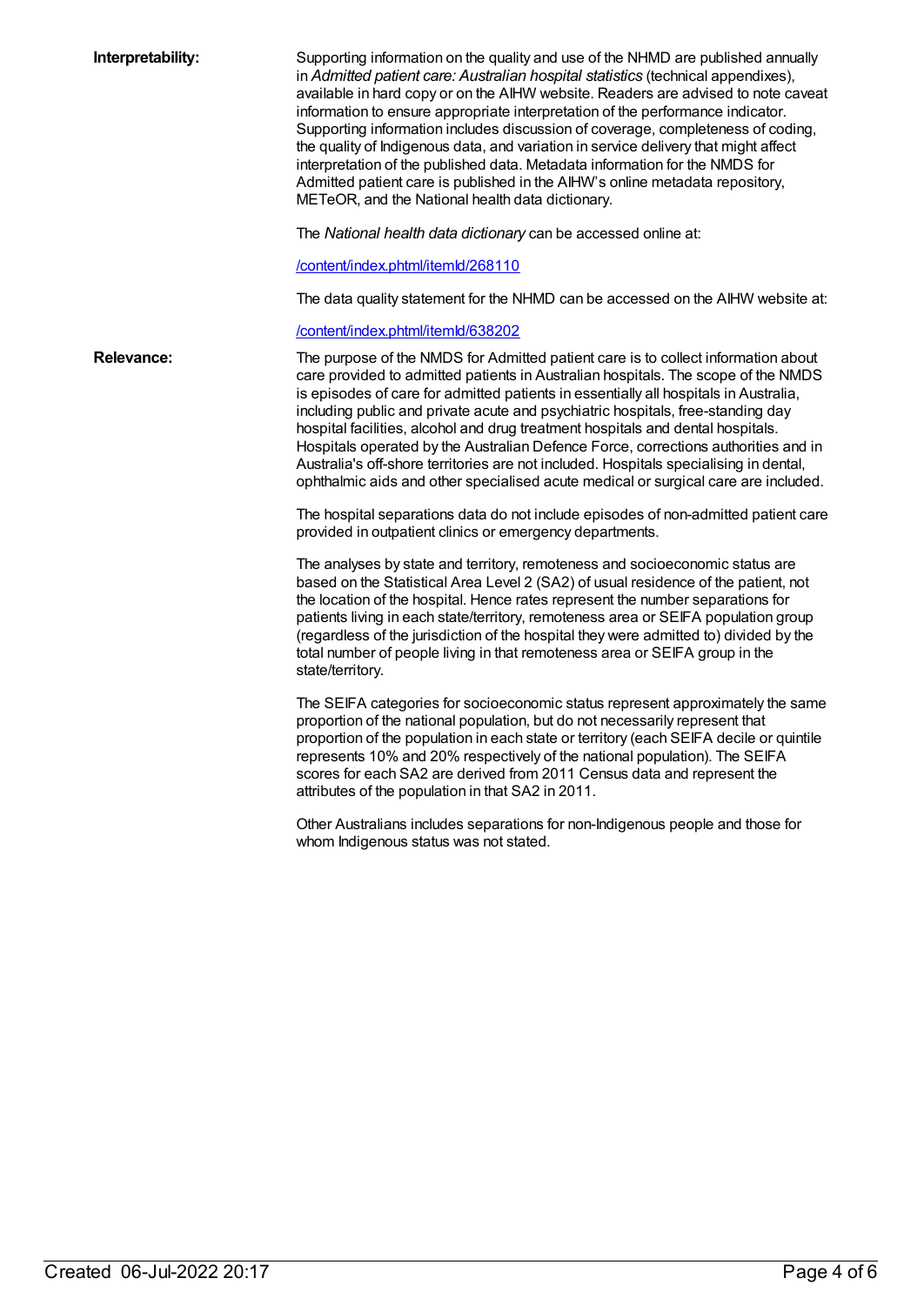**Accuracy:** For 2015–16 almost all public hospitals provided data for the NHMD, with the exception of all separations for a mothercraft hospital in the Australian Capital Territory.

> The majority of private hospitals provided data, with the exception of the private day hospital facilities in the Australian Capital Territory.

> States and territories are primarily responsible for the quality of the data they provide. However, the AIHW undertakes extensive validations on receipt of data. Data are checked for valid values, logical consistency and historical consistency. Where possible, data in individual data sets are checked against data from other data sets. Potential errors are queried with jurisdictions, and corrections and resubmissions may be made in response to these edit queries. The AIHW does not adjust data to account for possible data errors or missing or incorrect values.

> The AIHW report *Indigenous [identification](http://www.aihw.gov.au/publication-detail/?id=60129543215) in hospital separations data: quality report*(AIHW 2013) found that nationally, about 88% of Indigenous Australians were identified correctly in hospital admissions data in the 2011–12 study period, and the 'true' number of separations for Indigenous Australians was about 9% higher than reported. The report recommended that the data for all jurisdictions are used in analysis of Indigenous hospitalisation rates, for hospitalisations in total in national analyses of Indigenous admitted patient care. However, these data should be interpreted with caution as there is variation among jurisdictions in the quality of the Indigenous status data.

> Variations in admission practices and policies lead to variation among providers in the number of admissions for some conditions.

> Cells have been suppressed to protect confidentiality where the presentation could identify a patient or a service provider or where rates are likely to be highly volatile, for example where the denominator is very small. The following rule was applied:

• rates were suppressed where the numerator was less than 5 and/or the denominator was less than 1,000.

**Coherence:** The specification for this performance indicator was revised for the 2015 reporting period. The AIHW recalculated this indicator for the period 2007–08 to 2012–13 using the new specification. Therefore, the data are not comparable to data calculated in previous reporting periods. Data provided for this 2018 reporting period use the new specification and are comparable to data provided in the 2015, 2016 and 2017 reporting periods.

> For ICD-10-AM coding details, please refer to the specification for National Healthcare Agreement Performance Indicator 18 - Selected potentially preventable [hospitalisations,](file:///content/630028) 201[8](file:///content/658499).

> However, caution should be used when comparing data across reporting periods due to changes in the International Statistical Classification of Diseases and Related Health Problems, Tenth Revision, Australian Modification (ICD-10-AM) between the 5th edition (used in 2007–08), the 6th edition (used in 2008–09 and 2009–10), the 7th edition (used in 2010–11, 2011–12 and 2012–13) and the 8th edition (used in 2013–14 and 2014–15) and the 9th edition (used in 2015–16).

- changes to the Australian Coding Standard (ACS) for diabetes, which resulted in fluctuations in the reporting of diagnoses for diabetes (chronic category affected).
- changes to the ACS for *Viral hepatitis* (ACS 0104), implemented in the 8th edition of ICD-10-AM affect the comparability over time in the reporting of the vaccine-preventable category of potentially preventable hospitalisations (PPHs), which includes counts for additional diagnoses of *Hepatitis B*.
- these changes should also be taken into consideration in interpretation of these data against the National Healthcare Agreement performance benchmark for PPHs.

In addition, Tasmanian data are not comparable over time as 2008–09 data for Tasmania does not include 2 private hospitals that were included in 2007–08 and 2009–10 data reported in the National Healthcare Agreement performance reports.